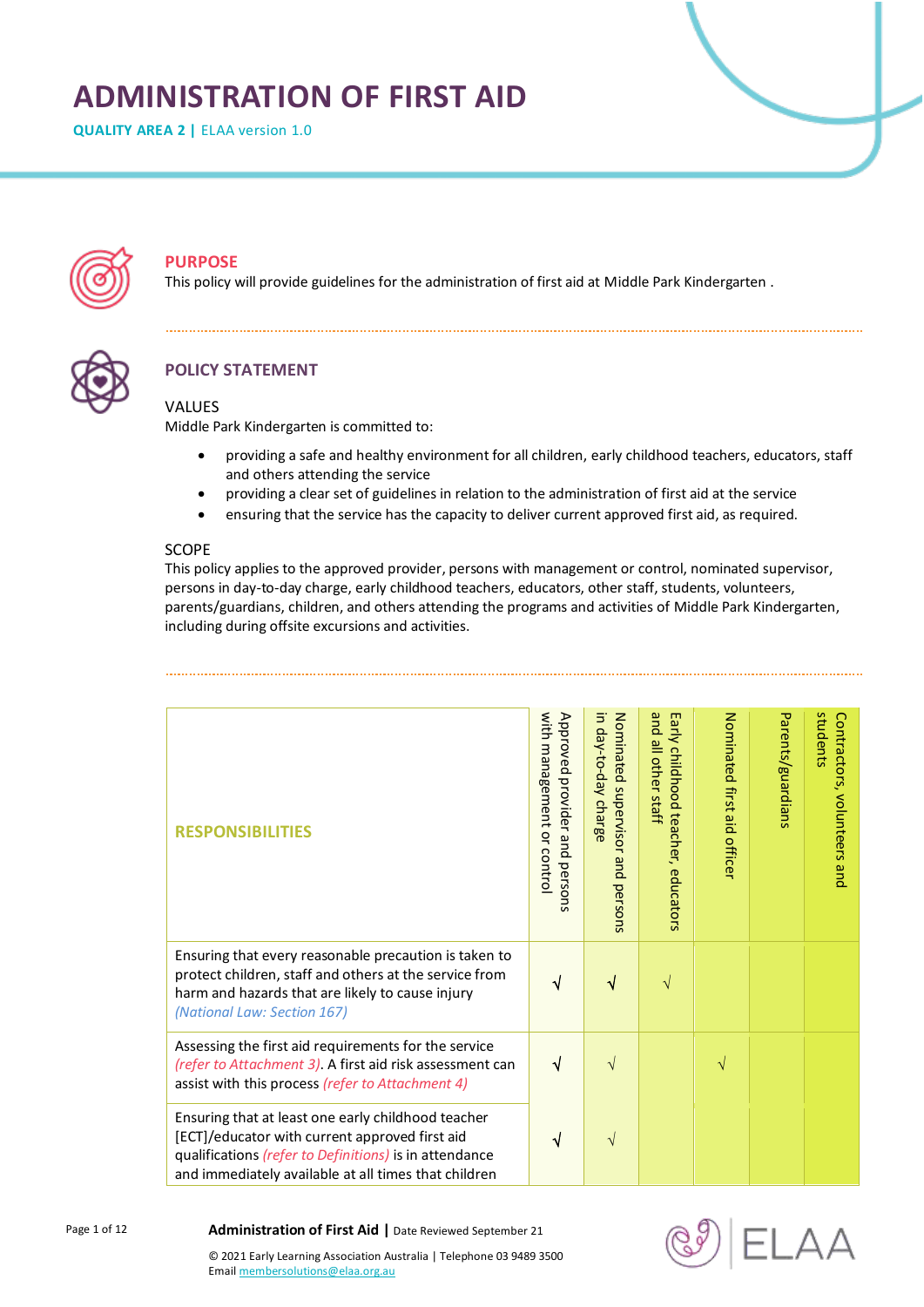| are being educated and cared for by the service<br>(Regulation $136(1)$ (a)). This can be the same person<br>who has anaphylaxis management training and<br>emergency asthma management training                                                                                                                                                                                                                                                                        |              |            |           |           |  |
|-------------------------------------------------------------------------------------------------------------------------------------------------------------------------------------------------------------------------------------------------------------------------------------------------------------------------------------------------------------------------------------------------------------------------------------------------------------------------|--------------|------------|-----------|-----------|--|
| Ensuring that the prescribed educator-to-child ratios<br>are met at all times (refer to Supervision of Children<br>Policy)                                                                                                                                                                                                                                                                                                                                              | $\sqrt{ }$   | $\sqrt{}$  | $\sqrt{}$ |           |  |
| Appointing a staff member or nominated supervisor to<br>be the nominated first aid officer. This is a legislative<br>requirement where there are 10 or more employees<br>but is also considered best practice where there are<br>fewer than 10 employees                                                                                                                                                                                                                | $\sqrt{ }$   | $\sqrt{}$  |           |           |  |
| Advising families that a list of first aid and other health<br>products used by the service is available for their<br>information, and that first aid kits can be inspected on<br>request                                                                                                                                                                                                                                                                               | $\sqrt{}$    | $\sqrt{}$  | $\sqrt{}$ | $\sqrt{}$ |  |
| Providing and maintaining an appropriate number of<br>up-to-date, easily recognisable, readily accessible,<br>suitably equipped first aid kits (refer to Attachment 3),<br>with in-date products that meet Australian Standards<br>(refer to Definitions). The appropriate number of kits<br>will depend on the number of children in the service,<br>the number of rooms and their proximity to each<br>other, and distances from outdoor spaces to the<br>nearest kit | $\sqrt{ }$   | $\sqrt{}$  |           | $\sqrt{}$ |  |
| Ensuring procedures are developed for the regular<br>monitoring of all first aid kits                                                                                                                                                                                                                                                                                                                                                                                   | $\checkmark$ | $\sqrt{}$  |           | $\sqrt{}$ |  |
| Ensuring defibrillators are maintained and regularly<br>tested and serviced, including cyclical replacement of<br>pads and batteries as per manufacturer specifications                                                                                                                                                                                                                                                                                                 | $\sqrt{}$    | $\sqrt{ }$ |           | $\sqrt{}$ |  |
| Ensuring a risk assessment is conducted prior to an<br>excursion to identify risks to health, safety, or<br>wellbeing and specifying how these risks will be<br>managed and minimised (Regulations 100, 101, 102B,<br>102C). Refer to Excursions and Service Events Policy<br>and Road Safety and Safe Transport Policy                                                                                                                                                 | √            | $\sqrt{}$  | $\sqrt{}$ |           |  |
| Ensuring that the Ambulance Victoria AV How to Call<br>Card (refer to Sources) is displayed near all telephones<br>or in a visible location.                                                                                                                                                                                                                                                                                                                            |              | $\sqrt{}$  | $\sqrt{}$ |           |  |
| Providing and maintaining a portable first aid kit that<br>can be taken offsite for excursions and other activities<br>(refer to Attachment 3)                                                                                                                                                                                                                                                                                                                          | $\sqrt{}$    | $\sqrt{}$  | $\sqrt{}$ | $\sqrt{}$ |  |
| Ensuring that first aid training details, and renewal<br>dates are recorded on each staff member's record                                                                                                                                                                                                                                                                                                                                                               | $\sqrt{}$    | $\sqrt{}$  |           |           |  |
| Ensuring safety signs showing the location of first aid<br>kits are clearly displayed (refer to Attachment 3)                                                                                                                                                                                                                                                                                                                                                           | $\sqrt{}$    | $\sqrt{}$  |           | $\sqrt{}$ |  |

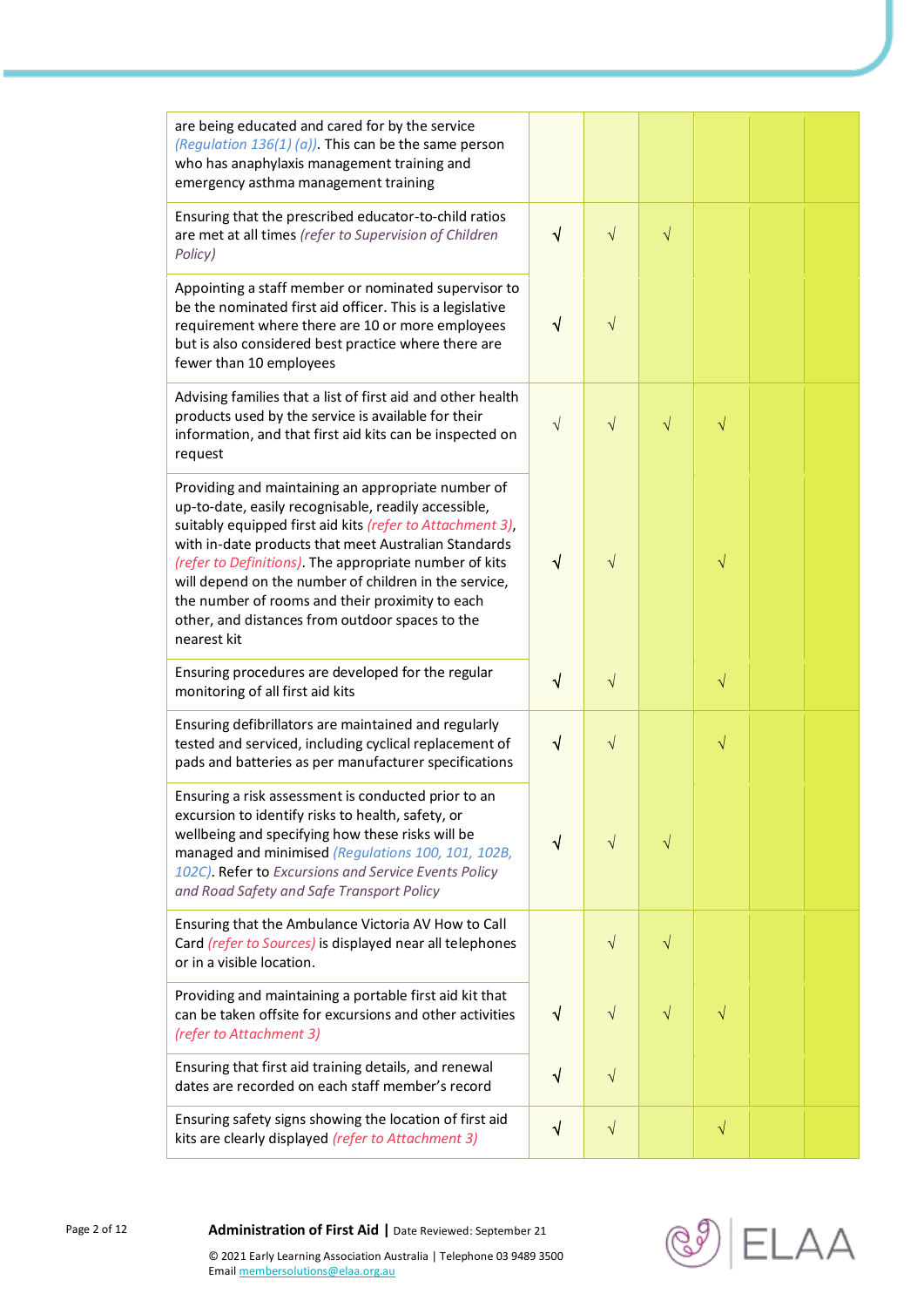| Ensuring there is an induction process for all new staff,<br>casual and relief staff, that includes providing<br>information on the location of first aid kits and specific<br>first aid requirements                                                                                               | $\sqrt{ }$ | $\sqrt{}$ |           |           |  |
|-----------------------------------------------------------------------------------------------------------------------------------------------------------------------------------------------------------------------------------------------------------------------------------------------------|------------|-----------|-----------|-----------|--|
| Ensuring that parents are notified within 24 hours if<br>their child is involved in an incident, injury, trauma or<br>illness at the service and recording details on the<br>Incident, Injury, Trauma and Illness Record (refer to<br>Definitions)                                                  | $\sqrt{}$  | $\sqrt{}$ | $\sqrt{}$ |           |  |
| Notifying DET within 24 hours of a serious incident<br>(refer to Definitions) occurring at the service                                                                                                                                                                                              | $\sqrt{}$  | $\sqrt{}$ |           |           |  |
| Ensuring that staff are offered support and debriefing<br>following a serious incident requiring the<br>administration of first aid (refer to Incident, Injury,<br>Trauma and Illness Policy)                                                                                                       | $\sqrt{}$  | $\sqrt{}$ |           |           |  |
| Ensuring a resuscitation flow chart (refer to<br>Definitions) is displayed in a prominent position in the<br>indoor and outdoor environments of the service (refer<br>to Attachment 1)                                                                                                              | $\sqrt{}$  | $\sqrt{}$ |           | V         |  |
| Keeping up to date with any changes in procedures for<br>administration of first aid and ensuring that all<br>educators are informed of these changes                                                                                                                                               | $\sqrt{}$  | $\sqrt{}$ |           |           |  |
| Implementing appropriate first aid procedures when<br>necessary (refer to Attachment 1 & 2)                                                                                                                                                                                                         |            | $\sqrt{}$ | $\sqrt{}$ | $\sqrt{}$ |  |
| Maintaining current approved first aid qualifications,<br>and qualifications in anaphylaxis management and<br>emergency asthma management, as required                                                                                                                                              |            | $\sqrt{}$ | √         | $\sqrt{}$ |  |
| Practicing CPR and administration of an auto-injector<br>at least annually (in accordance with other service<br>policies)                                                                                                                                                                           |            | V         | ٧         |           |  |
| Ensuring that all children are adequately supervised<br>(refer to the Supervision of Children Policy) while<br>providing first aid and comfort for a child involved in<br>an incident or suffering trauma (refer to Attachment 2)                                                                   | $\sqrt{}$  | $\sqrt{}$ | $\sqrt{}$ |           |  |
| Ensuring that the details of any incident requiring the<br>administration of first aid are recorded on the<br>Incident, Injury, Trauma and Illness Record (refer to<br>Definitions) no later than 24 hours after the<br>occurrence (refer to Incident, Injury, Trauma and<br><b>Illness Policy)</b> | √          | V         | V         |           |  |
| Ensuring the parent/guardian reads and signs the<br>Incident, Injury, Trauma and Illness Record                                                                                                                                                                                                     |            | $\sqrt{}$ | $\sqrt{}$ |           |  |
| Notifying the approved provider or nominated<br>supervisor six months prior to the expiration of their<br>first aid, asthma or anaphylaxis accredited training                                                                                                                                      |            |           | $\sqrt{}$ | V         |  |

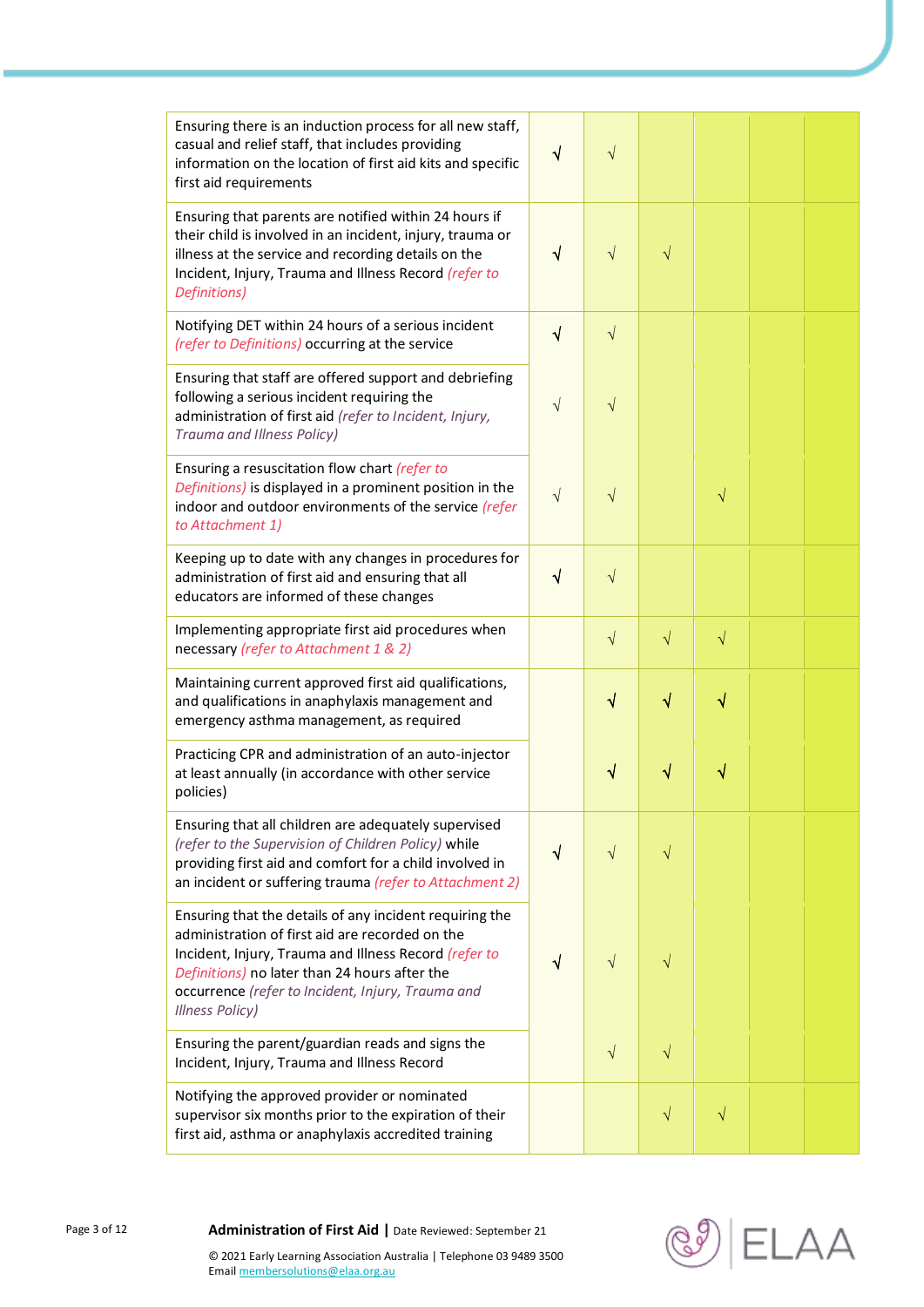| Ensuring all out of date first aid kit contents are<br>disposed of safely. The safest way to dispose of<br>unused/out of date medicines is through the Return<br>Unwanted Medicines (RUM) scheme which is run by a<br>government funded organisation called The National<br>Return & Disposal of Unwanted Medicines Limited:<br>https://returnmed.com.au/      | $\sqrt{ }$ | V | $\sqrt{}$ | V |           |  |
|----------------------------------------------------------------------------------------------------------------------------------------------------------------------------------------------------------------------------------------------------------------------------------------------------------------------------------------------------------------|------------|---|-----------|---|-----------|--|
| Providing the required information on the service's<br>medication record (refer to Definitions) when child<br>requires administration of medication (refer to<br><b>Administration of Mediation Policy)</b>                                                                                                                                                    |            |   |           |   | √         |  |
| Notifying the service of any medical conditions or<br>specific medical treatment required for their child.<br>Where necessary, in consultation with staff, develop<br>appropriate medical management plans and risk<br>minimisation plans (e.g. asthma, anaphylaxis).<br>Providing any required medication. (refer to Asthma<br>Policy and Anaphylaxis Policy) |            |   |           |   | √         |  |
| Providing written consent (via the enrolment record)<br>for service staff to administer first aid and call an<br>ambulance, if required                                                                                                                                                                                                                        |            |   |           |   | √         |  |
| Being contactable, either directly or through<br>emergency contacts listed on the child's enrolment<br>record, in the event of an incident requiring the<br>administration of first aid                                                                                                                                                                        |            |   |           |   | $\sqrt{}$ |  |
| BOLD tick $\sqrt{}$ indicates legislation requirement                                                                                                                                                                                                                                                                                                          |            |   |           |   |           |  |



# **PROCEDURES**

BASIC LIFE SUPPORT FLOW CHART PROCEDURE – *refer to Attachment 1* FIRST AID RESPONDER'S ROLE – *refer to Attachment 2*



## **BACKGROUND AND LEGISLATION**

#### BACKGROUND

First aid can save lives and prevent minor injuries or illnesses from becoming major ones. The capacity to provide prompt basic first aid is particularly important in the context of an early childhood service where staff have a duty of care and obligation to assist children who are injured, become ill or require support with administration of medication.

Legislation that governs the operation of approved children's services is based on the health, safety and welfare of children, and requires that children are protected from hazards and harm. The *Education and Care Services National Regulations 2011* state that an approved provider must ensure that at least one educator with current approved first aid qualifications is in attendance and immediately available at all times that children are being educated and cared for by the service. Under the *Education and Care Services National Law Act 2010*, the *Australian Children's Education and Care Quality Authority* (ACECQA) are required to publish lists of approved first aid qualifications. These lists are available at: [www.acecqa.gov.au.](http://www.acecqa.gov.au/) As a

Page 4 of 12 **Administration of First Aid |** Date Reviewed: September 21

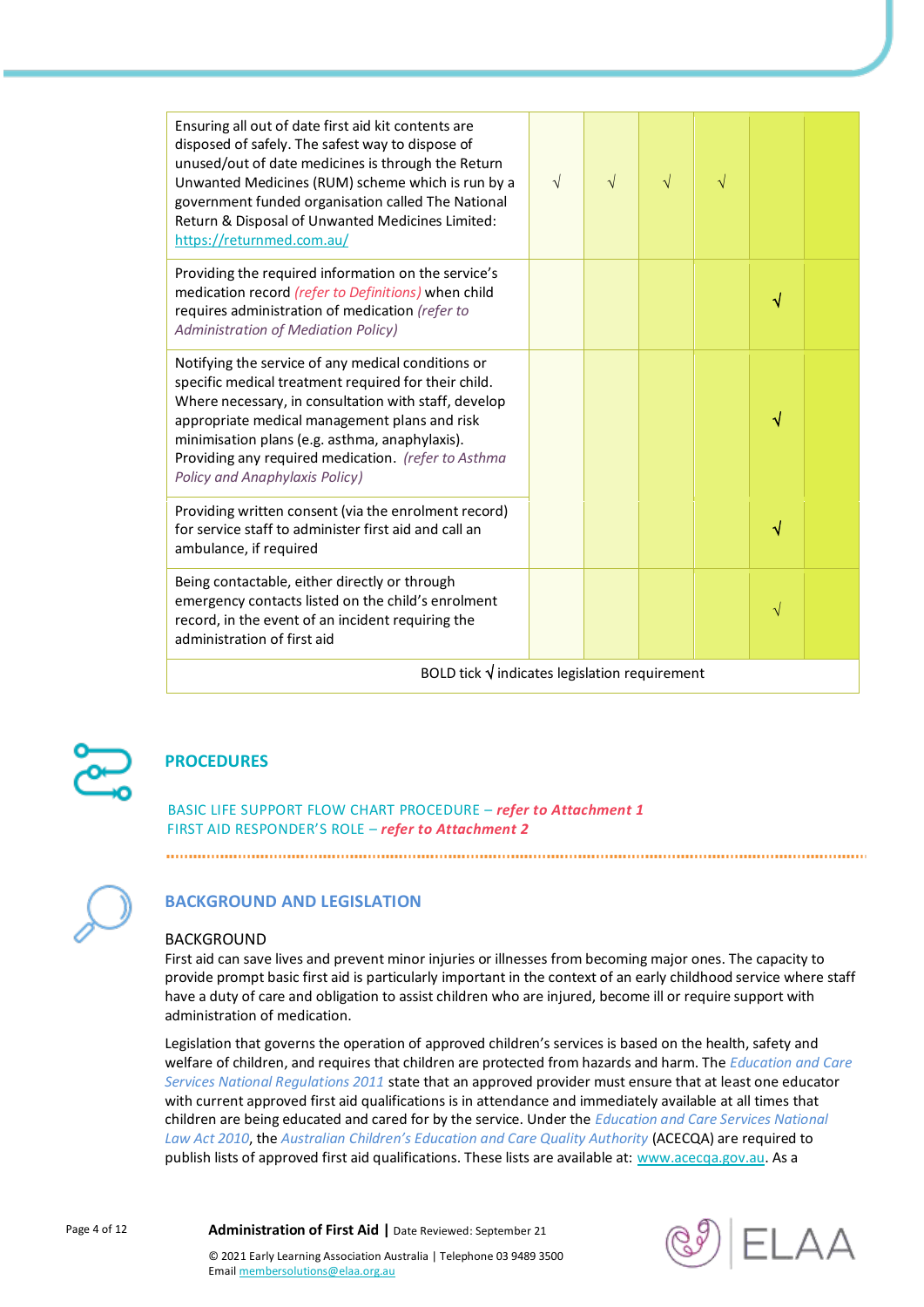demonstration of duty of care and best practice ELAA recommends all educators have current approved first aid qualifications.

It is also a requirement that employers have appropriate first aid arrangements in place, including first aid training, first aid kits and first aid facilities, to meet their obligations under the *Occupational Health and Safety Act 2004*. WorkSafe Victoria has developed a *Compliance Code First aid in the workplace (refer to Sources)* that provides guidance on how these obligations can be met.

#### LEGISLATION AND STANDARDS

Relevant legislation and standards include but are not limited to:

- Child Wellbeing and Safety Act 2005 (Vic) (Part 2: Principles for Children)
- Education and Care Services National Law Act 2010: Sections 167, 169
- Education and Care Services National Regulations 2011: Regulations 86, 87, 89, 98, 136, 137(1)(e), 147, 161(1) (a)(i) (ii), 168(2)(a)(iv), 174, 175, 176,
- National Quality Standard, Quality Area 2: Children's Health and Safety
- Occupational Health and Safety Act 2004

The most current amendments to listed legislation can be found at:

- Victorian Legislation Victorian Law Today[: www.legislation.vic.gov.au](http://www.legislation.vic.gov.au/)
- Commonwealth Legislation Federal Register of Legislation[: www.legislation.gov.au](http://www.legislation.gov.au/)

### **DEFINITIONS**

The terms defined in this section relate specifically to this policy. For regularly used terms e.g., approved provider, Nominated supervisor, Notifiable complaints, Serious incidents, Duty of care, etc. refer to the *Definitions* file of the PolicyWorks catalogue.

**Approved first aid qualification:** The list of approved first aid qualifications and anaphylaxis management and emergency asthma management training published on the ACECQA website[: www.acecqa.gov.au](http://www.acecqa.gov.au/)

**First aid:** The provision of initial care in response to an illness or injury. It generally consists of a series of techniques to preserve life, protect a person (particularly if unconscious), prevent a condition worsening and promote recovery. First aid training should be delivered by approved first aid providers, and a list is published on the ACECQA website: [www.acecqa.gov.au](https://www.acecqa.gov.au/qualifications)

**First aid kit**: *The Compliance Code: First aid in the workplace*, developed by WorkSafe Victoria, lists the minimum requirements for a first aid kit *(refer to Attachment 3). The Compliance Code: First aid in the workplace* is available at: [www.worksafe.vic.gov.au.](http://www.worksafe.vic.gov.au/)

**Resuscitation flowchart:** Outlines the six steps involved in resuscitation: danger, response, airways, breathing, compression and defibrillation. The Australian Resuscitation Council provides flowcharts for the resuscitation of adults and children free of charge at: h[ttps://resus.org.au/guidelines/flowcharts-3/](https://resus.org.au/guidelines/flowcharts-3/)

#### **SOURCES AND RELATED POLICIES**

## **SOURCES**

- Ambulance Victoria: [www.ambulance.vic.gov.au](http://www.ambulance.vic.gov.au/)
	- Australian Children's Education and Care Quality Authority (ACECQA): [www.acecqa.gov.au](http://www.acecqa.gov.au/)
- Australian Red Cross[: www.redcross.org.au](http://www.redcross.org.au/)
- St John Ambulance Australia (Vic): [www.stjohnvic.com.au](http://www.stjohnvic.com.au/)

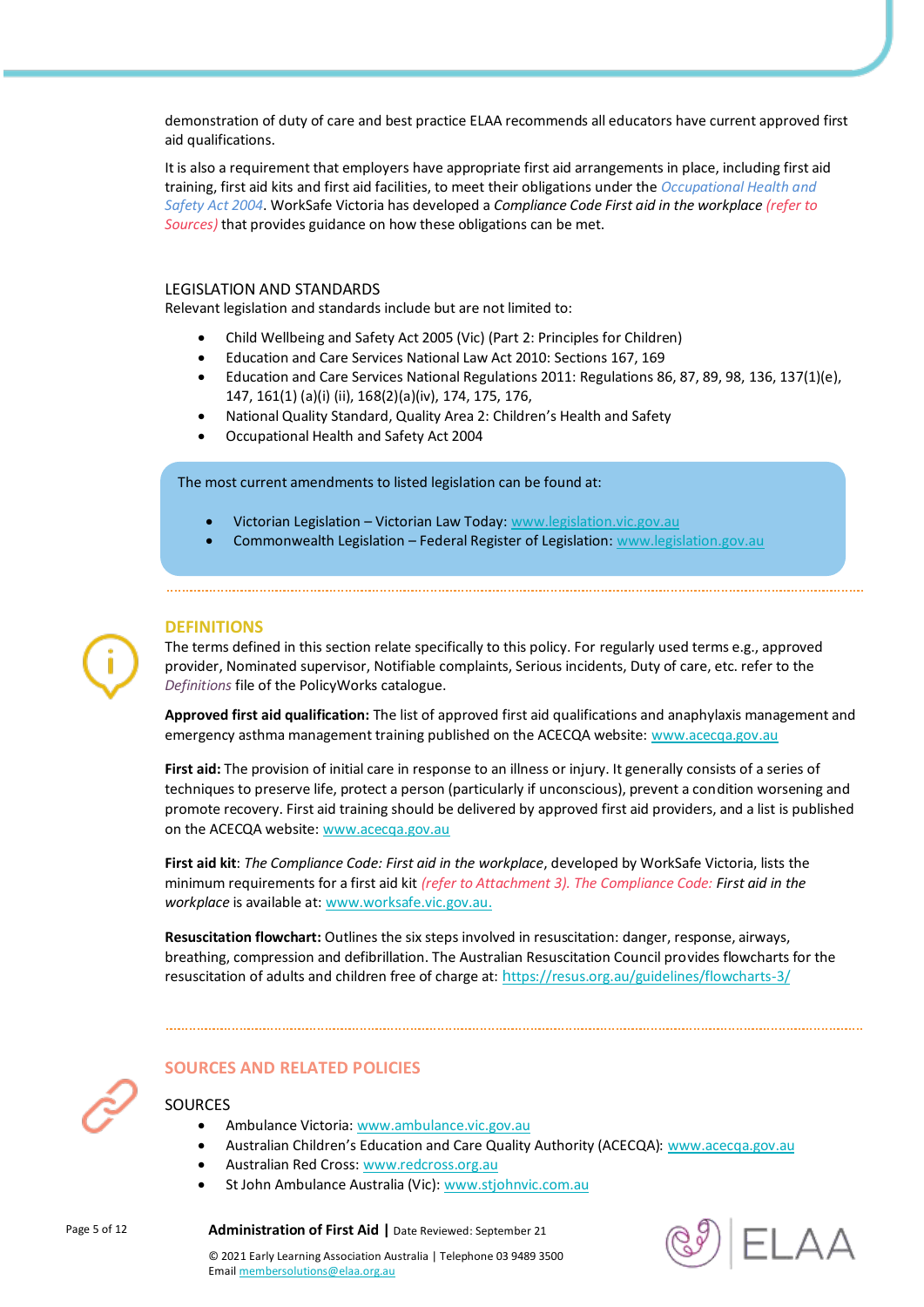First aid in the workplace[: www.worksafe.vic.gov.au](http://www.worksafe.vic.gov.au/)

#### RELATED POLICIES

- Administration of Medication
- Anaphylaxis
- Asthma
- Child Safe Environment
- Dealing with Infectious Diseases
- Dealing with Medical Conditions
- Diabetes
- Emergency and Evacuation
- Epilepsy
- Excursions and Service Events
- Incident, Injury, Trauma and Illness
- Occupation Health and Safety
- Road Safety and Safe Transport
- Staffing



**EVALUATION** In order to assess whether the values and purposes of the policy have been achieved, the approved provider will:

- regularly check staff files to ensure details of approved first aid qualifications have been recorded and are current
- monitor the implementation, compliance, complaints and incidents in relation to this policy
- review the first aid procedures following an incident to determine their effectiveness
- regularly seek feedback from the nominated first aid officer and everyone affected by the policy regarding its effectiveness
- keep the policy up to date with current legislation, research, policy and best practice

- consider the advice of relevant bodies or organisations such as Australian Red Cross and St John Ambulance when reviewing this policy
- revise the policy and procedures as part of the service's policy review cycle, or as required
- notifying all stakeholders affected by this policy at least 14 days before making any significant changes to this policy or its procedures, unless a lesser period is necessary due to risk.



## **ATTACHMENTS**

- Attachment 1: Basic Life Support Flow Chart
- Attachment 2: First Aid responder's role
- Attachment 3: Minimum requirements for a first aid kit
- Attachment 4: Sample first aid risk assessment form



## **AUTHORISATION**

This policy was adopted by the approved provider of Middle Park Kindergarten on 4/9/21. **REVIEW DATE:** SEPTEMBER 2023

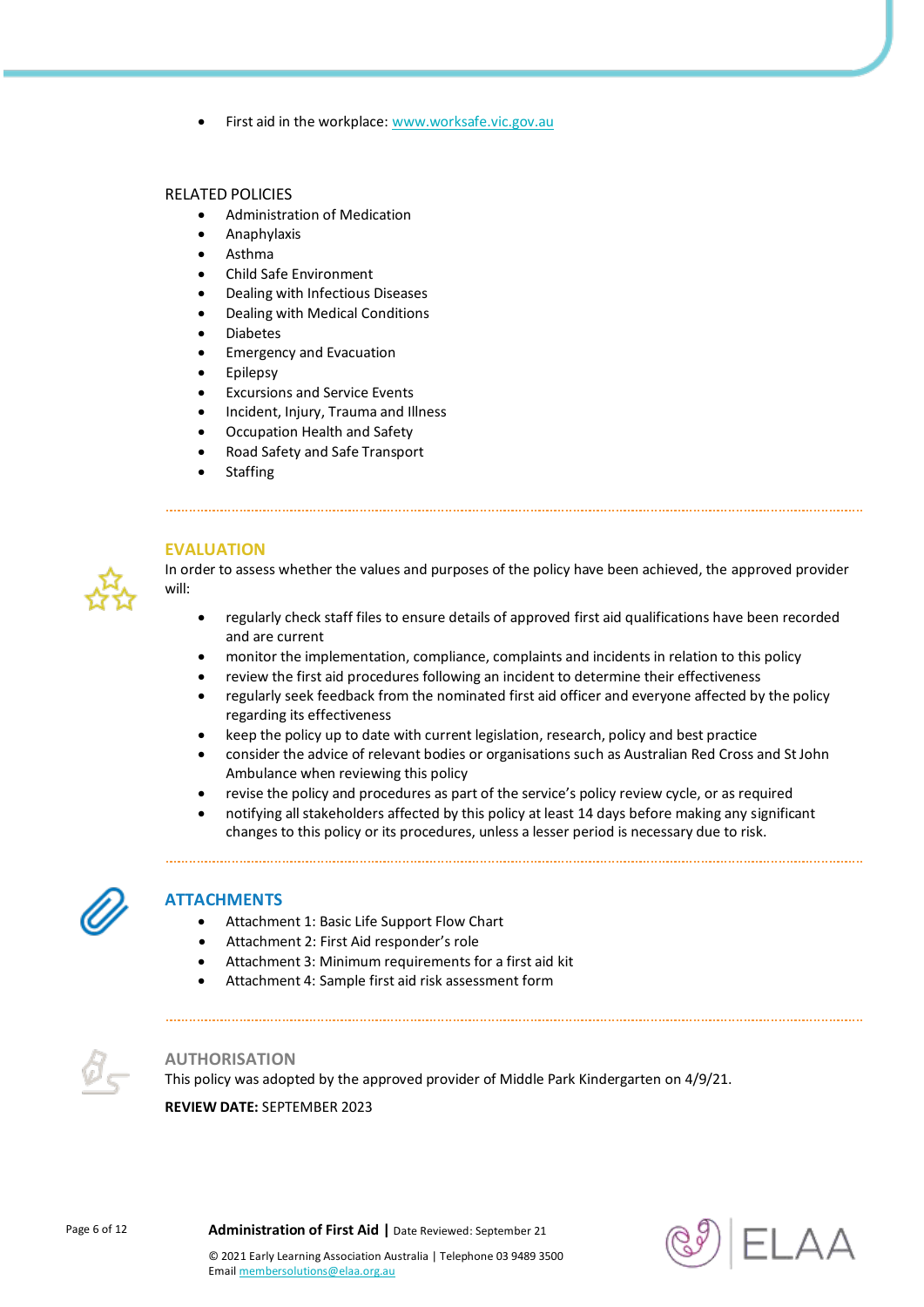## **ATTACHMENT 1. BASIC LIFE SUPPORT FLOW CHART**



Page 7 of 12 **Administration of First Aid** | Date Reviewed September 21

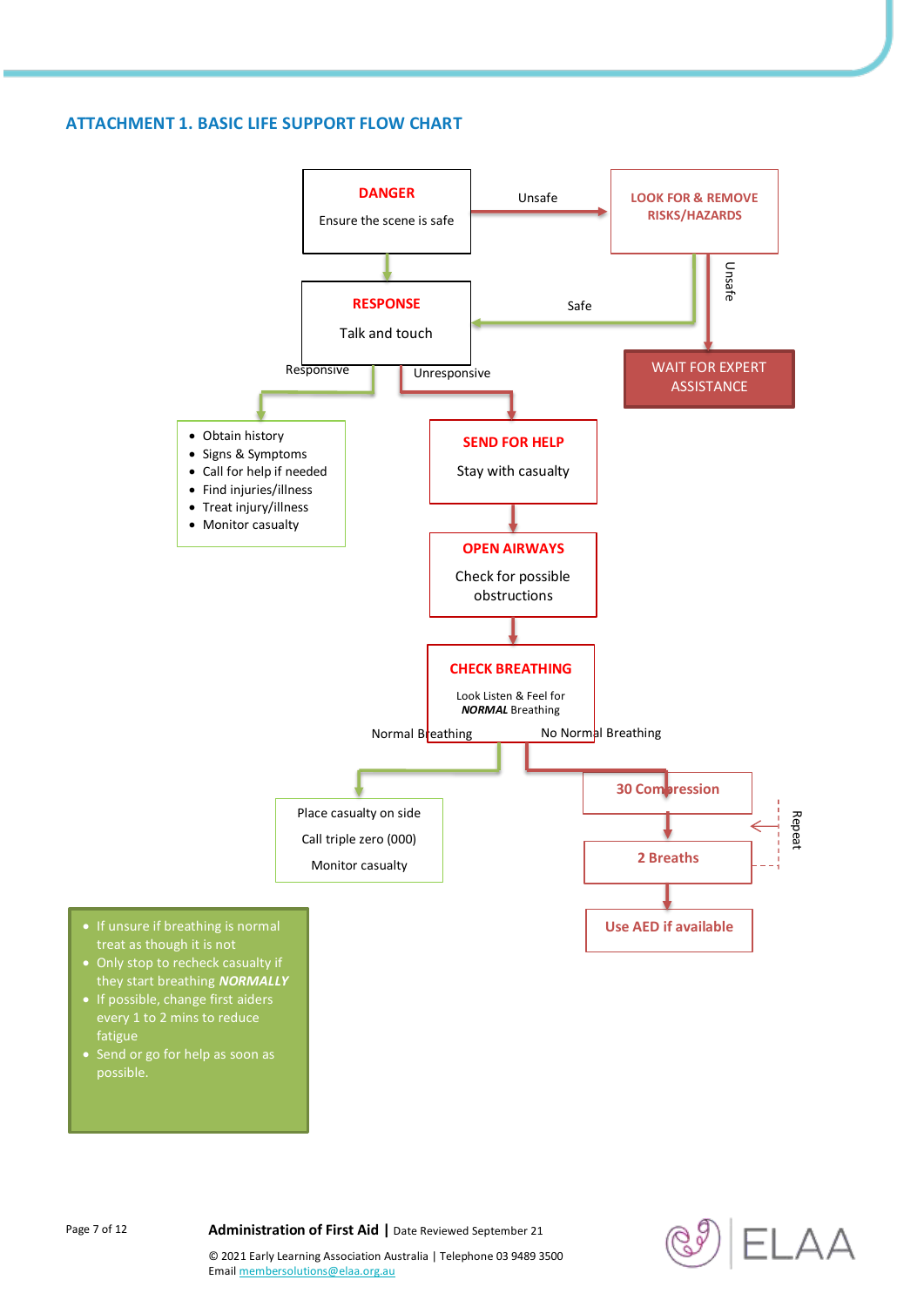## **ATTACHMENT 2: FIRST AID RESPONDER'S ROLE**

The following circumstances are examples of, but not limited to when first aid is required until assistance from a qualified health professional becomes available:

- Life threatening injury or illness
- Choking /blocked airway
- Anaphylactic reaction to an allergen, e.g. nuts, eggs
- Bleeding
- Bone fracture
- Convulsions and/or high temperature
- Injury to head, eye or back
- Asthma attack
- Excess vomiting or diarrhoea presenting a risk of dehydration
- Loss of consciousness
- Burns, which includes sunburn
- Poisoning from hazardous chemicals, plants, substances, and
- Bites from spiders, insects or snakes

In a medical emergency Educators/First Aid Responder needs to:

- Attend immediately to an injured/ill child or individual and implement appropriate first aid management.
- Assess if there is a need for an ambulance to attend and call 000 for attendance or advise a co-worker to make the call.
- Identify any risks in the immediate area and minimise/eliminate these.
- Implement any medical condition action plans that are required if a child with a diagnosed medical condition is involved.
- In the event of a child going into Anaphylactic shock who does **NOT** have a Medical Management Plan, the service's EpiPen is to only be administered to a child with over the phone consent from an ambulance officer/medical practitioner [remove if service does not supply emergency EpiPen as part of First Aid Kit].
- Monitor the child's/individual's condition and maintain appropriate first aid support if required until further assistance is available from qualified health professionals.
- Ensure that arrangements are made to remove the child/individual as soon as possible in the interests of the health, safety and wellbeing of that child and others.
- Notify as soon as practicable the parents/guardians of a child involved in a serious medical emergency or accident.
- Document as soon as practicable the incident details on the Incident, Injury, Trauma and Illness Record as per the *Incident, Injury, Trauma and Illness Policy*
- Notify DET within 24 hours of a serious incident *(refer to Definitions)* occurring at the service
- In the case of a serious accident/injury of an adult, as far as practicable, the scene of the accidents should not be touched as it may need to be inspected by an inspector from WorkSafe
- Notify WorkSafe if a serious workplace injury has occurred as soon as practicably possible and in writing within 48 hours of the accident occurring.
- In the event of an asthma attack, (if the service spacer was used) the used spacer must be provided to the family and a new spacer to be purchased for the service as soon as possible.
- In the event of anaphylaxis, the used adrenaline autoinjectors to be given to the ambulance officer attending the scene, with the date and time it was used.

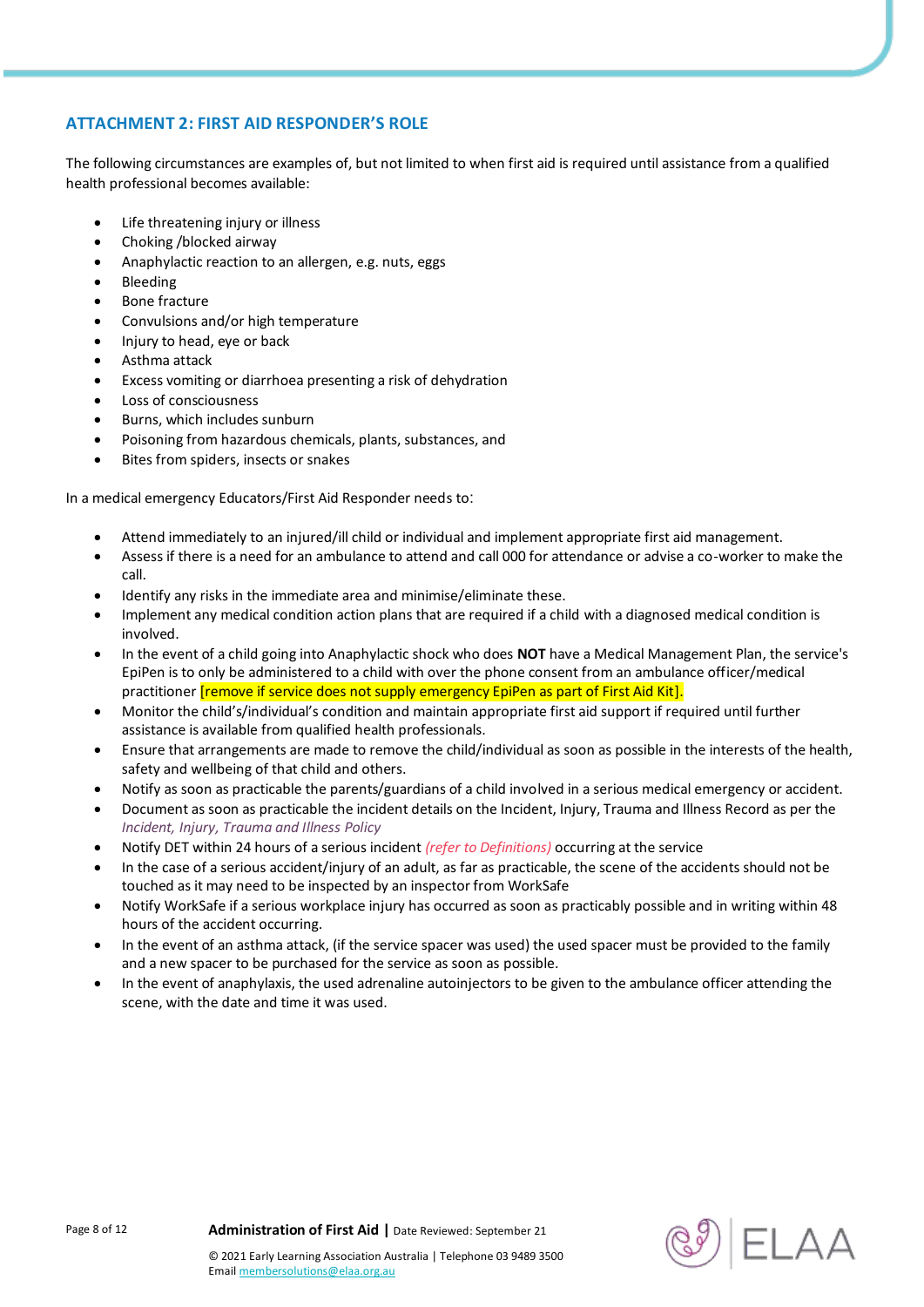## **ATTACHMENT 3: FIRST AID KIT GUIDELINES**

### **First Aid kits should:**

- not be locked.
- be appropriate for the number of employees and children and adequate for the immediate treatment of injuries at the service (refer to Note)
- be easy to access and if applicable, located where there is a risk of injury occurring, with no longer than a minute to reach, including time required to access secure areas
- be constructed of resistant material, be dustproof and of sufficient size to adequately store the required contents
- be capable of being sealed and preferably be fitted with a carrying handle as well as have internal compartments
- contain a list of the contents of the kit.
- be regularly checked using the First Aid Kit Checklist Guidelines to ensure the contents are as listed and have not deteriorated or expired *(refer to First Aid Kit Checklist Guidelines).*
- have a white cross on a green background with the words 'First Aid' prominently displayed on the outside.
- display emergency telephone numbers, the phone number and location of the service
- be checked regularly (at beginning of each term) to ensure they are fully stocked, no products have expired and the contents replenished as necessary

First Aid kits must be taken on excursions and First Aid qualified ECTs or educators must be in attendance. **Note:** When determining how many First Aid Kits are 'appropriate', the service should consider the number of children in attendance as well as the proximity of rooms to each other and the distances from outdoor spaces to the nearest First Aid Kit. For example, larger services may require a kit in each room or outside space, whereas a kit between two rooms might be appropriate in a smaller service with adjoining rooms

#### **First Aid kit checklist guidelines**

The below checklist is a framework to guide implementation. The *Compliance Code: First Aid in the workplace* by WorkSafe Victoria states the employer needs to determine the appropriate contents and quantity of a first aid kit for their workplace.

Suggested contents include, but are not limited to:

- 
- 
- 
- resuscitation mask/face shield  $\bullet$  non-allergenic tape
- individually wrapped sterile adhesive dressings (e.g. Band Aids) crepe bandages
- compression bandages **emesis bag**
- sterile eye pads **sterile exercise and the scissors scissors scissors**
- sterile coverings for serious wounds tweezers
- 
- 
- small sterile unmedicated wound dressings **plastic bags for disposal plastic bags for disposal**
- emergency accident blanket/space blanket sharps sharps container
- 
- basic first aid guide medium sterile unmedicated wound dressings
- CRP chart **instant cold pack instant cold pack instant cold pack instant cold pack**
- disposable gloves large sterile unmedicated wound dressings
	-
	-
	-
	-
	-
- triangular bandages notebook for recording details of first aid provided
- safety pins **sterile saline solution sterile saline solution sterile saline solution** 
	-
	-
- thermometer **black permanent maker black permanent maker black permanent maker**

#### **Asthma first aid:**

- reliever medication
- 2 small volume spacer devices

Page 9 of 12 **Administration of First Aid |** Date Reviewed: September 21

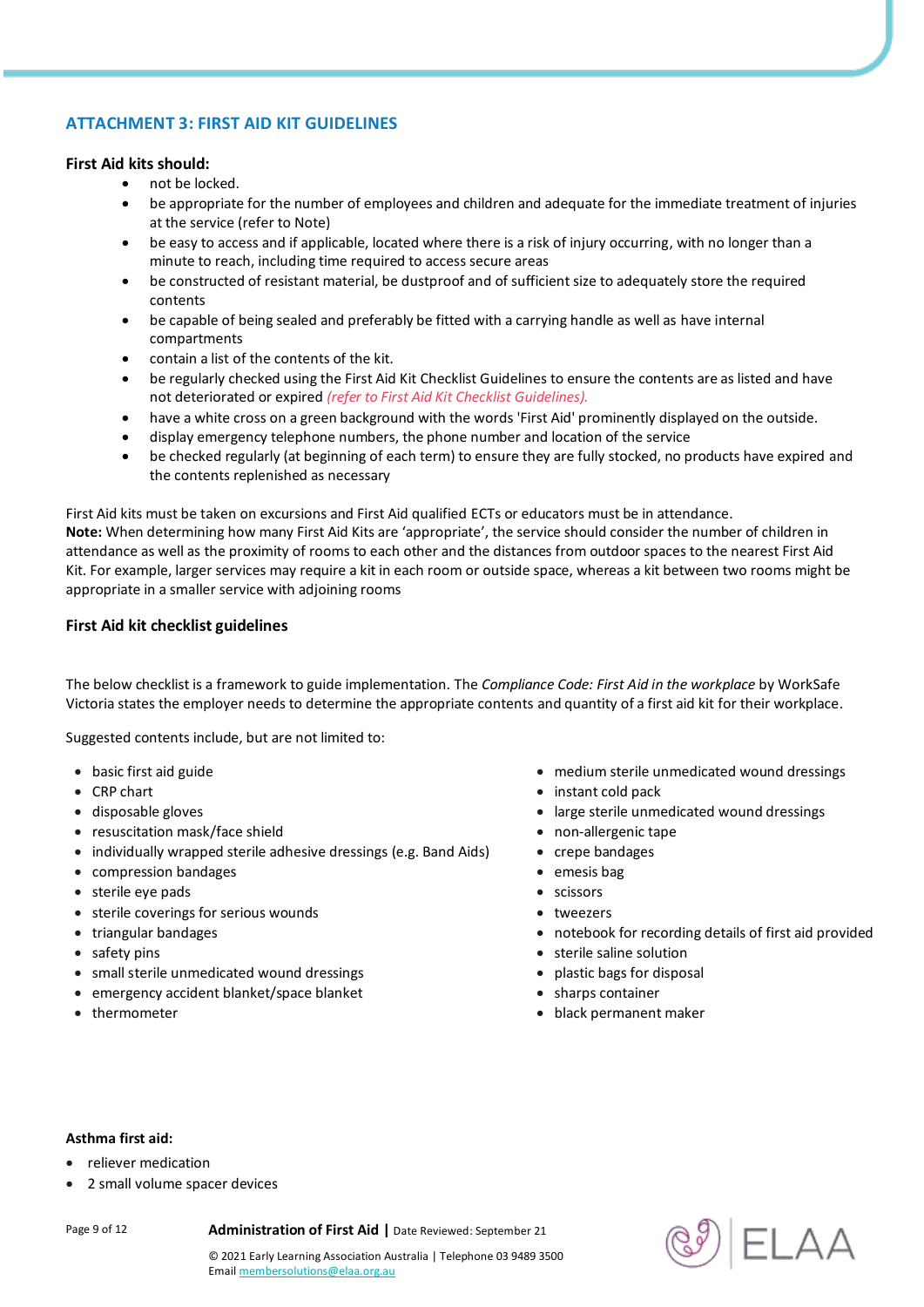- 2 compatible children's face masks (for children under the age of four)
- record form and pen
- asthma first aid instruction card.

Asthma Australia recommends that spacers and face masks are for single-use only. It is essential to have at least two spacers and two face masks in each first aid kit, and these should be replaced once used.

#### **Adrenaline autoinjector kit (for general use):**

For general use for a child previously undiagnosed for anaphylaxis, where they have a first-time reaction. Having an adrenaline autoinjector for general use (e.g. in first aid kits) should be considered as being additional to the prescribed adrenaline autoinjectors and should NOT be a substitute for children at high risk of anaphylaxis having their own prescribed adrenaline autoinjector/s.

#### **Kit may include**:

- in-date adrenaline autoinjector stored in an insulated container; stored away from direct heat and/or cold.
- ASCIA First Aid plan for Anaphylaxis card
- a pair of disposable gloves
- note pad and a permanent marker.

### **Standard portable First Aid Kit**

Suggested contents include, but not limited to:

- 
- 
- 
- 
- 
- compression bandages individually wrapped sterile adhesive dressings (e.g. Band Aids)

#### **Emergency Backpack**

Suggested contents include, but not limited to:

- parent contact information including authorisations **staff emergency contact information**
- children and staff with additional/medical needs list including medication
- facility keys (including gates/padlock keys) **standard portable First Aid Kit.**
- portable non-perishable snacks (use by date checked) **by** torch (batteries checked and/or charged)
- 
- copy of facility site plan and EMP including evacuation routes **•** bottled water (use by date checked)
- sunscreen and spare sunhats **the sunscreen and spare sunhats**  $\bullet$  toiletry supplies
- 
- basic first aid guide & CRP chart **emergency accident blanket/space blanket** 
	- plastic bags for disposal **results** and the set of the set of the set of the set of the shield
- gloves **scissors** 
	- emesis bag instant cold pack and the set of the set of the set of the set of the set of the set of the set of the set of the set of the set of the set of the set of the set of the set of the set of the set of the set of th
	- sterile saline solution notebook for recording details of first aid provided
		-
		- portable battery powered radio (batteries checked and charged)
		-
		-
		- whistle **children's enrolment records** 
			-
			-
		- plastic garbage bags **the contract of the contract of the contract of the contract of tabards**  $\bullet$  traffic/emergency safety vest and tabards



Emai[l membersolutions@elaa.org.au](mailto:membersolutions@elaa.org.au)

© 2021 Early Learning Association Australia | Telephone 03 9489 3500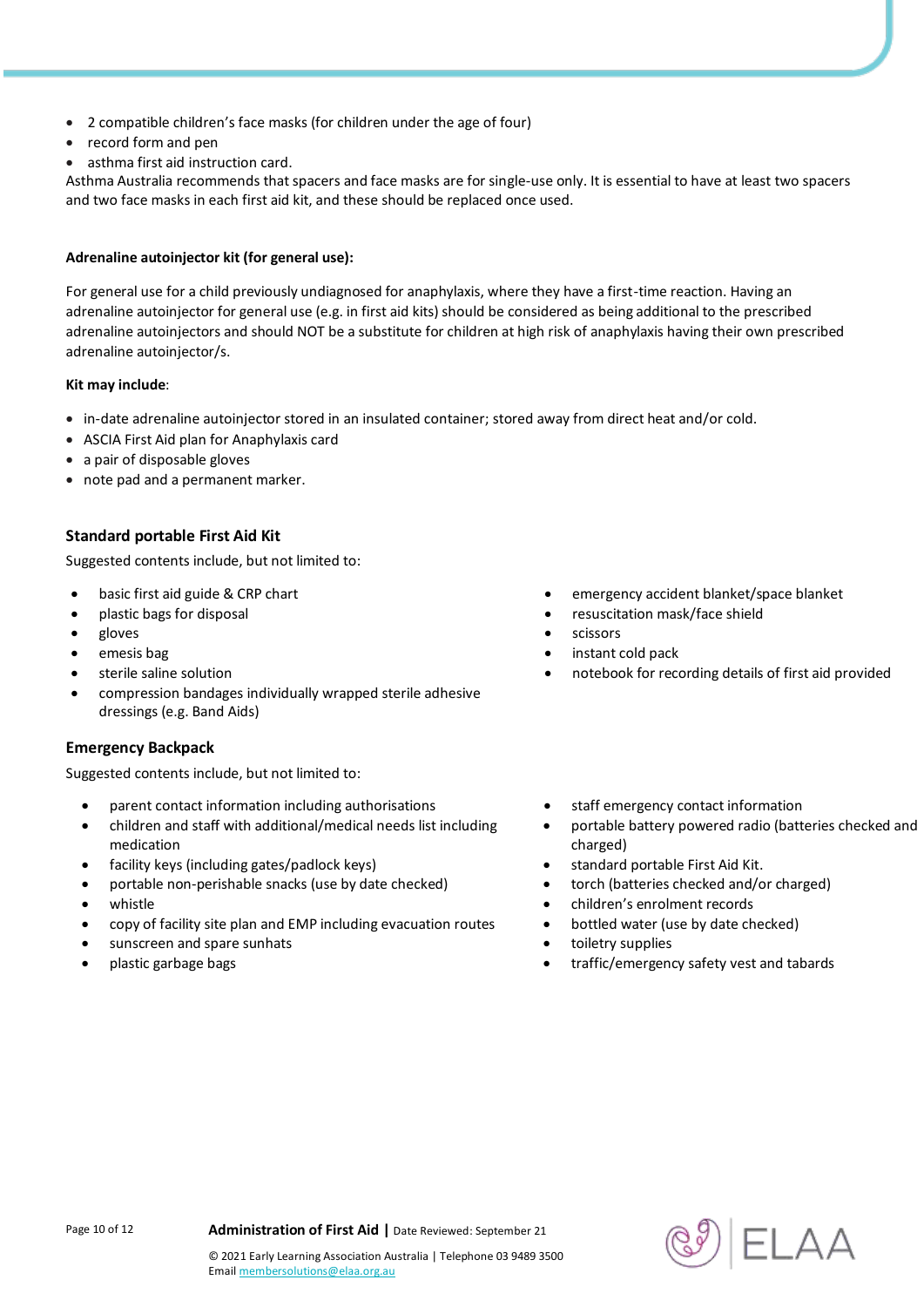## **ATTACHMENT 1. SAMPLE FIRST AID RISK ASSESSMENT FORM**

This template can be used to assess the first aid requirements for the service. Consultation is an important aspect of first aid risk assessment and management. The Approved provider, ECTs and educators should use this as a guide only and may identify other areas specific to their service.

| 1.             | How many people work at the service<br>(estimate for most days)?                                                                                                                      |                                     |                       |
|----------------|---------------------------------------------------------------------------------------------------------------------------------------------------------------------------------------|-------------------------------------|-----------------------|
| 2.             | How many children are enrolled at the<br>service (write the number)?                                                                                                                  |                                     |                       |
| 3.             | Do people regularly work in the<br>service after hours?                                                                                                                               |                                     |                       |
| 4.             | Do people work on their own after<br>hours, including on weekends? If yes,<br>approximately how many, how often<br>and for how long at any one time?                                  |                                     |                       |
| 5.             | Describe the nature of incidents,<br>injuries or illnesses that have occurred<br>in the service over the last 12 months<br>(if possible, attach a summary of the<br>incident reports) |                                     |                       |
| 6.             | Where is the nearest medical service<br>and how long would it take to get an<br>injured person to this service?                                                                       |                                     |                       |
| 7 <sub>1</sub> | Where is the nearest major hospital<br>with a 24-hour accident and<br>emergency service? How long would it<br>take to get an injured person to this<br>hospital?                      |                                     |                       |
| 8.             | What type of, and how many, first aid<br>kits are available at the service?                                                                                                           |                                     |                       |
| 9.             | Are the contents of first aid kits<br>complete and up to date as per the<br>contents list?                                                                                            |                                     |                       |
| 10.            | Where are the first aid kits located?                                                                                                                                                 |                                     |                       |
| 11.            | How many current first aid officers are<br>there at the service? (List the number,<br>approved first aid qualifications and<br>qualification expiry dates)                            |                                     |                       |
| 12.            | Identify and list specific hazards and<br>where they may be located                                                                                                                   | <b>Hazards</b><br>Cleaning products | Location<br>Storeroom |



Emai[l membersolutions@elaa.org.au](mailto:membersolutions@elaa.org.au)

© 2021 Early Learning Association Australia | Telephone 03 9489 3500